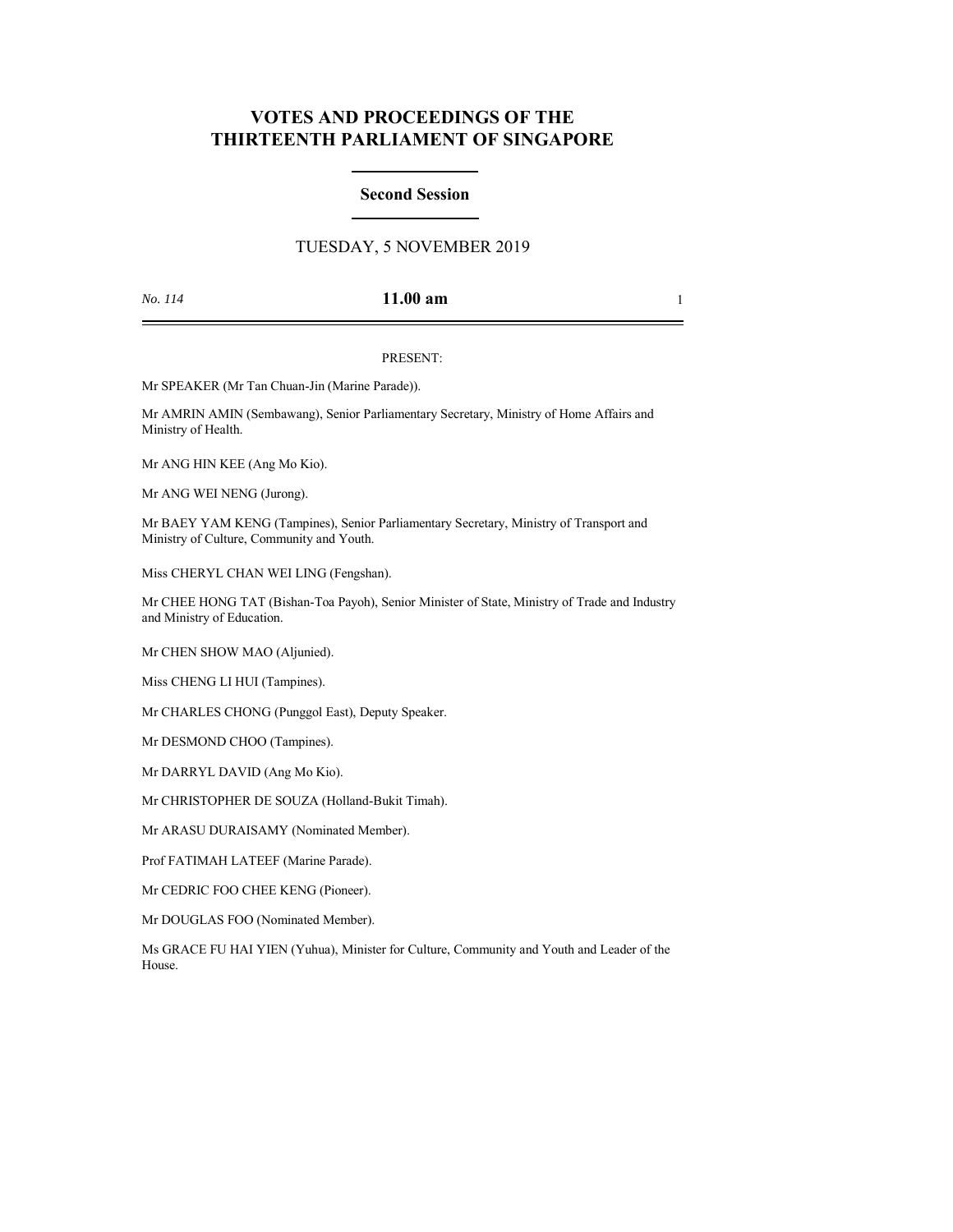Mr GAN KIM YONG (Chua Chu Kang), Minister for Health.

Mr GAN THIAM POH (Ang Mo Kio).

Mr GOH CHOK TONG (Marine Parade).

Assoc Prof DANIEL GOH PEI SIONG (Non-Constituency Member).

Mr HENG CHEE HOW (Jalan Besar), Senior Minister of State, Ministry of Defence.

Mr HENG SWEE KEAT (Tampines), Deputy Prime Minister and Minister for Finance.

Mr TERENCE HO WEE SAN (Nominated Member).

Ms INDRANEE RAJAH (Tanjong Pagar), Minister, Prime Minister's Office, Second Minister for Finance and Second Minister for Education.

Dr INTAN AZURA MOKHTAR (Ang Mo Kio).

Mr S ISWARAN (West Coast), Minister for Communications and Information and Minister-incharge of Trade Relations.

Dr JANIL PUTHUCHEARY (Pasir Ris-Punggol), Senior Minister of State, Ministry of Transport and Ministry of Communications and Information and Government Whip.

Mr KHAW BOON WAN (Sembawang), Coordinating Minister for Infrastructure and Minister for Transport.

Dr LAM PIN MIN (Sengkang West), Senior Minister of State, Ministry of Health and Ministry of Transport.

Er Dr LEE BEE WAH (Nee Soon).

Mr DESMOND LEE (Jurong), Minister for Social and Family Development and Second Minister for National Development and Deputy Leader of the House.

Mr LEE HSIEN LOONG (Ang Mo Kio), Prime Minister.

Mr LIANG ENG HWA (Holland-Bukit Timah).

Mr LIM BIOW CHUAN (Mountbatten), Deputy Speaker.

Mr LIM HNG KIANG (West Coast).

Mr LIM SWEE SAY (East Coast).

Ms SYLVIA LIM (Aljunied).

Dr LIM WEE KIAK (Sembawang).

Mr LOW THIA KHIANG (Aljunied).

Ms LOW YEN LING (Chua Chu Kang), Senior Parliamentary Secretary, Ministry of Education and Ministry of Manpower.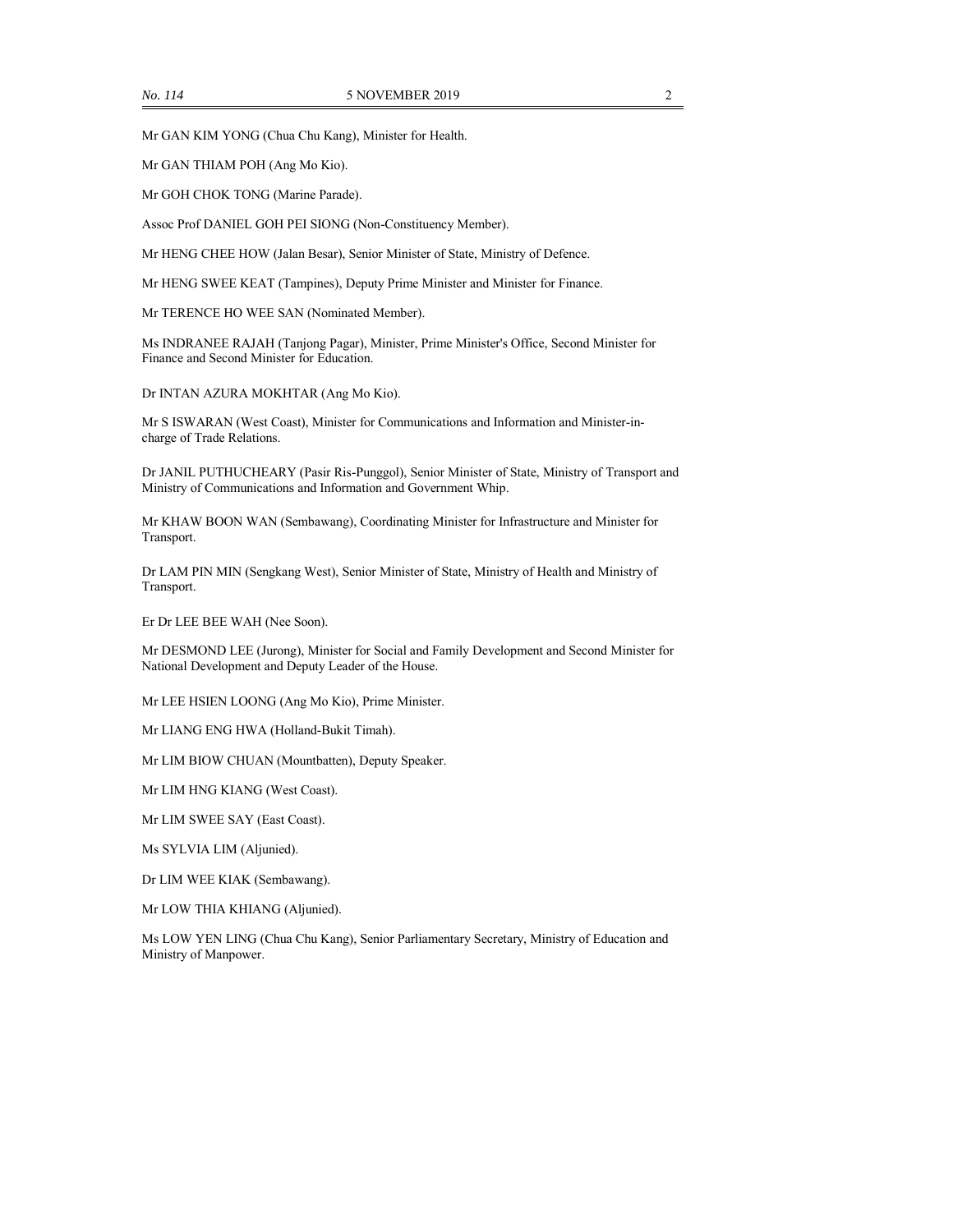Dr MOHAMAD MALIKI BIN OSMAN (East Coast), Senior Minister of State, Ministry of Defence and Ministry of Foreign Affairs.

Mr MOHAMED IRSHAD (Nominated Member).

Mr MUHAMAD FAISAL ABDUL MANAP (Aljunied).

Assoc Prof Dr MUHAMMAD FAISHAL IBRAHIM (Nee Soon), Senior Parliamentary Secretary, Ministry of Education and Ministry of Social and Family Development.

Mr MURALI PILLAI (Bukit Batok).

Mr NG CHEE MENG (Pasir Ris-Punggol), Minister, Prime Minister's Office.

Mr LOUIS NG KOK KWANG (Nee Soon).

Ms ANTHEA ONG (Nominated Member).

Mr ONG TENG KOON (Marsiling-Yew Tee).

Mr ONG YE KUNG (Sembawang), Minister for Education.

Mr LEON PERERA (Non-Constituency Member).

Ms DENISE PHUA LAY PENG (Jalan Besar).

Mr PNG ENG HUAT (Hougang).

Mr PRITAM SINGH (Aljunied).

Ms IRENE QUAY SIEW CHING (Nominated Member).

Mr SAKTIANDI SUPAAT (Bishan-Toa Payoh).

Mr SEAH KIAN PENG (Marine Parade).

Mr K SHANMUGAM (Nee Soon), Minister for Home Affairs and Minister for Law.

Ms SIM ANN (Holland-Bukit Timah), Senior Minister of State, Ministry of Communications and Information and Ministry of Culture, Community and Youth and Deputy Government Whip.

Mr SITOH YIH PIN (Potong Pasir).

Ms SUN XUELING (Pasir Ris-Punggol), Senior Parliamentary Secretary, Ministry of Home Affairs and Ministry of National Development.

Mr DENNIS TAN LIP FONG (Non-Constituency Member).

Ms JESSICA TAN SOON NEO (East Coast).

Mr SAM TAN CHIN SIONG (Radin Mas), Minister of State, Ministry of Foreign Affairs and Ministry of Social and Family Development.

Mr PATRICK TAY TECK GUAN (West Coast).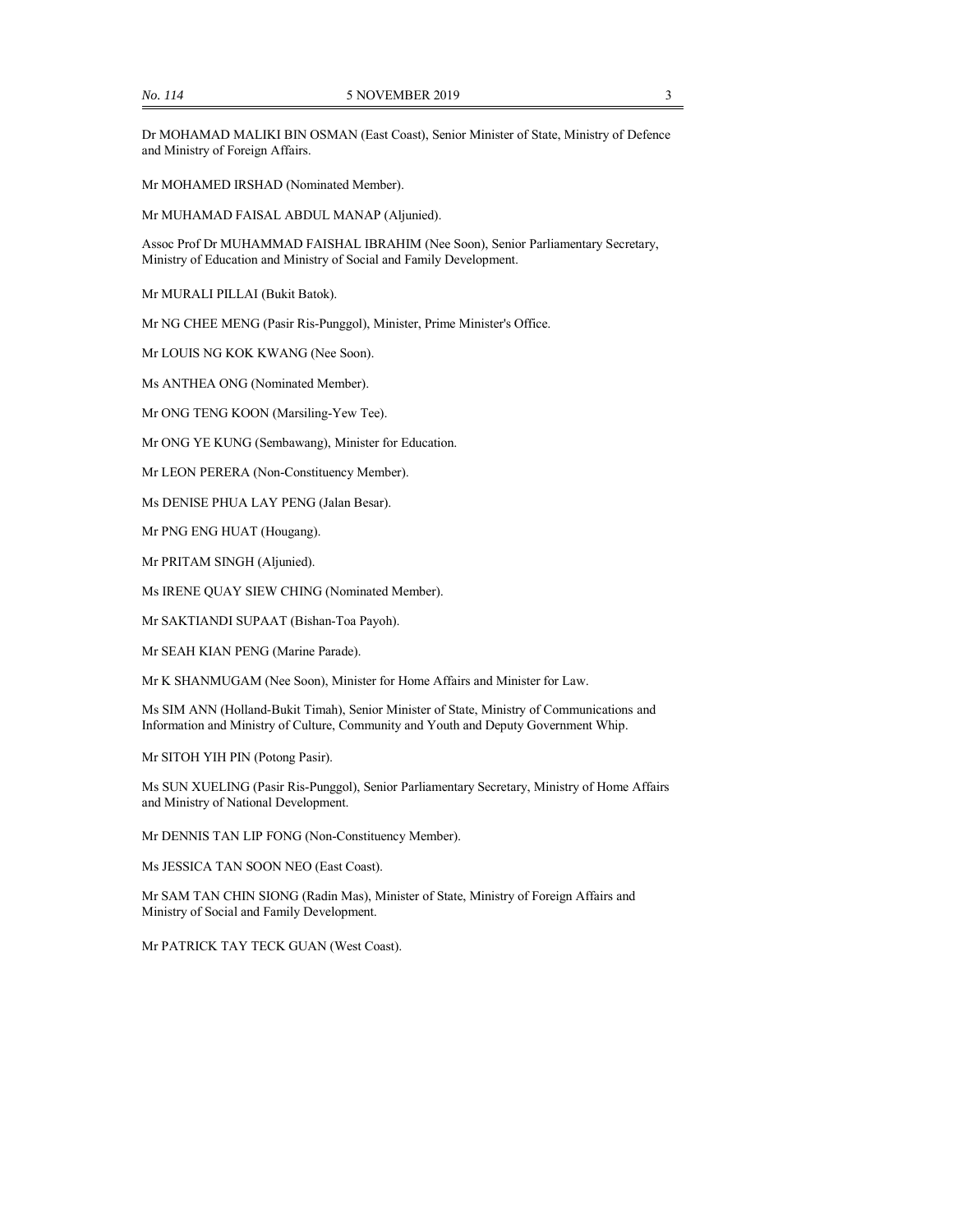Mr TEO CHEE HEAN (Pasir Ris-Punggol), Senior Minister and Coordinating Minister for National Security.

Dr TEO HO PIN (Bukit Panjang).

Mrs JOSEPHINE TEO (Bishan-Toa Payoh), Minister for Manpower and Second Minister for Home Affairs.

Mr TEO SER LUCK (Pasir Ris-Punggol).

Assoc Prof WALTER THESEIRA (Nominated Member).

Ms TIN PEI LING (MacPherson).

Mr EDWIN TONG CHUN FAI (Marine Parade), Senior Minister of State, Ministry of Law and Ministry of Health.

Dr VIVIAN BALAKRISHNAN (Holland-Bukit Timah), Minister for Foreign Affairs.

Mr LAWRENCE WONG (Marsiling-Yew Tee), Minister for National Development and Second Minister for Finance.

Prof YAACOB IBRAHIM (Jalan Besar).

Mr ALEX YAM ZIMING (Marsiling-Yew Tee).

Mr YEE CHIA HSING (Chua Chu Kang).

Ms YIP PIN XIU (Nominated Member).

Mr MELVIN YONG YIK CHYE (Tanjong Pagar).

Mr ZAINAL SAPARI (Pasir Ris-Punggol).

Mr ZAQY MOHAMAD (Chua Chu Kang), Minister of State, Ministry of National Development and Ministry of Manpower and Deputy Government Whip.

#### ABSENT:

Mr CHAN CHUN SING (Tanjong Pagar), Minister for Trade and Industry.

Dr CHIA SHI-LU (Tanjong Pagar).

Mr CHONG KEE HIONG (Bishan-Toa Payoh).

Ms FOO MEE HAR (West Coast).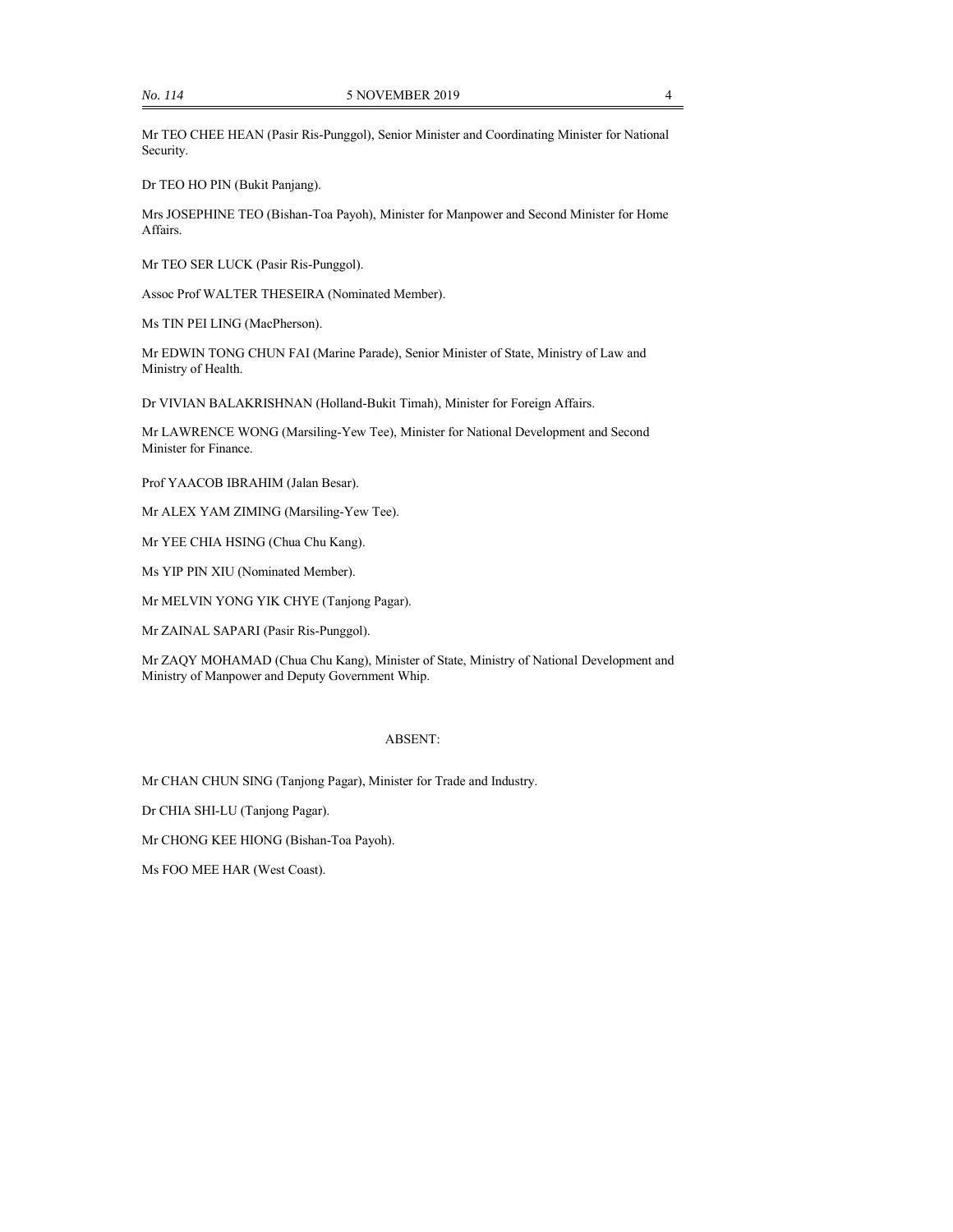Dr AMY KHOR LEAN SUAN (Hong Kah North), Senior Minister of State, Ministry of the Environment and Water Resources and Ministry of Health.

Dr KOH POH KOON (Ang Mo Kio), Senior Minister of State, Ministry of Trade and Industry.

Mr KWEK HIAN CHUAN HENRY (Nee Soon).

Mr LEE YI SHYAN (East Coast).

Prof LIM SUN SUN (Nominated Member).

Mr MASAGOS ZULKIFLI B M M (Tampines), Minister for the Environment and Water Resources and Minister-in-charge of Muslim Affairs.

Dr LILY NEO (Jalan Besar).

Dr NG ENG HEN (Bishan-Toa Payoh), Minister for Defence.

Ms JOAN PEREIRA (Tanjong Pagar).

Ms RAHAYU MAHZAM (Jurong).

Dr TAN WU MENG (Jurong), Senior Parliamentary Secretary, Ministry of Foreign Affairs and Ministry of Trade and Industry.

Mr THARMAN SHANMUGARATNAM (Jurong), Senior Minister and Coordinating Minister for Social Policies.

Mr VIKRAM NAIR (Sembawang).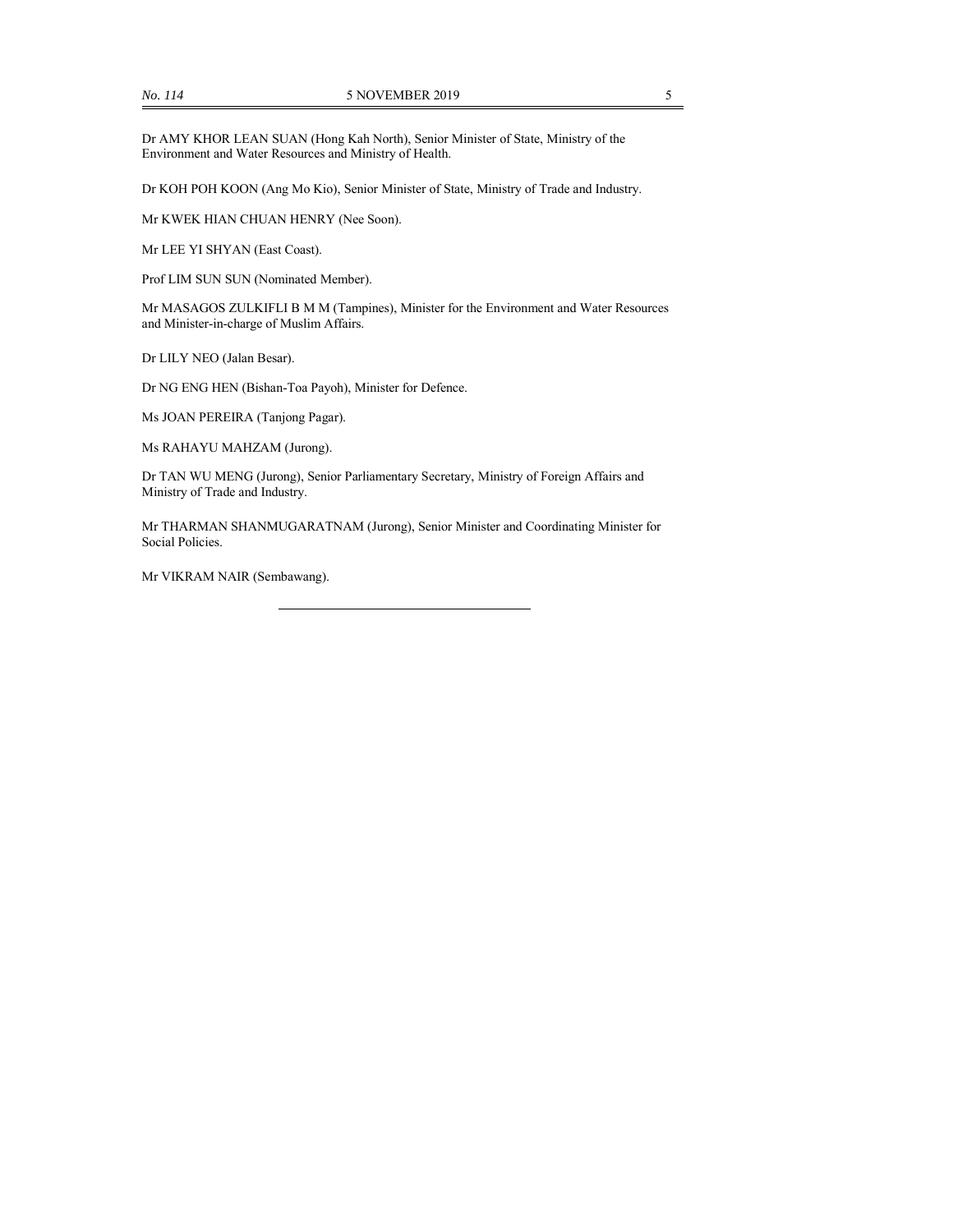- 1 Paper presented to Parliament and received by the Clerk of Parliament pursuant to Standing Order No. 31 (Presentation of Papers) and ordered to lie upon the Table:
	- 1.1 Legal Profession (Unclaimed Money Fund) Rules 2019 Presented on 5 November 2019 (S. L. 723 of 2019).
- 2 16 Questions for Oral Answer were answered during Question Time.
- 3 Supreme Court of Judicature (Amendment) Bill read a second time and committed to a Committee of the whole House.

The House immediately resolved itself into a Committee on the Bill – (Senior Minister of State, on behalf of the Minister for Law).

*(In the Committee)*

Clauses 1 to 11 inclusive agreed to.

Clause 12:

With the consent of Speaker and assent of the majority of Members present under Standing Order No. 74(3)(a), amendment made, in page 7, line 26, by leaving out "date" and inserting "time".

Clause 12, as amended, agreed to.

Clauses 13 to 32 inclusive agreed to.

The Schedule agreed to.

Bill to be reported.

Bill reported, with an amendment; read a third time.

4 Judges' Remuneration (Amendment) Bill – read a second time and committed to a Committee of the whole House.

The House immediately resolved itself into a Committee on the Bill – (Senior Minister of State, on behalf of the Minister for Law).

*(In the Committee)*

Clauses 1 to 5 inclusive agreed to.

Bill to be reported.

Bill reported, without amendment; read a third time.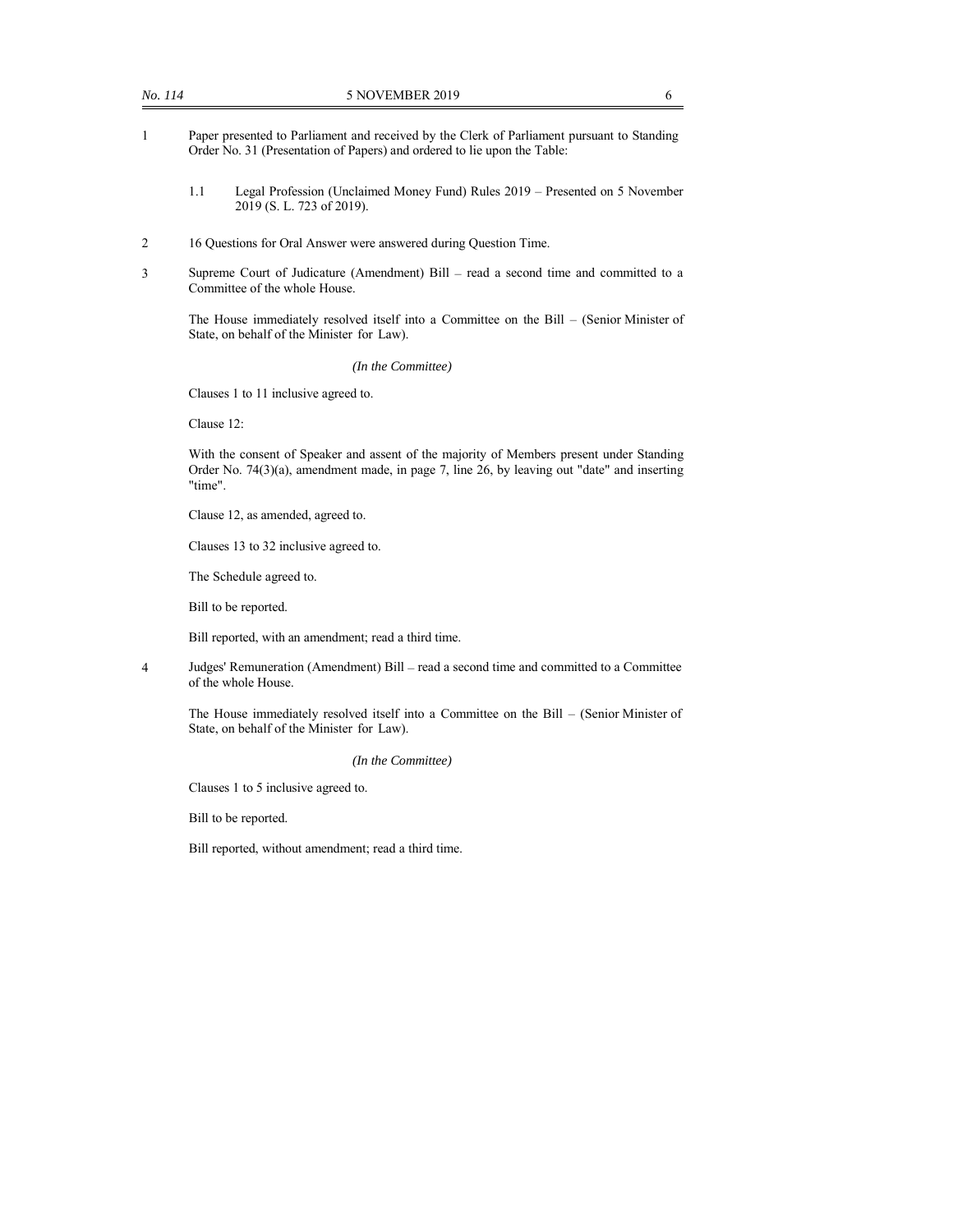5 Constitution of the Republic of Singapore (Amendment) Bill – (Senior Minister of State, on behalf of the Minister for Law) – Motion made, and Question proposed, "That the Bill be now read a second time."

On Question put - a division was taken: Ayes 72, No Nil, Abstention Nil.

 *Ayes No Abstention* 

 Amrin Amin Nil Nil Ang Hin Kee Ang Wei Neng Baey Yam Keng Chan Wei Ling, Cheryl Chee Hong Tat Chen Show Mao Cheng Li Hui Chong, Charles Choo, Desmond Darryl David De Souza, Christopher Fatimah Lateef Foo Chee Keng, Cedric Fu Hai Yien, Grace Gan Kim Yong Gan Thiam Poh Goh Chok Tong Goh Pei Siong, Daniel Heng Chee How Indranee Rajah Intan Azura Mokhtar Iswaran, S. Janil Puthucheary Khaw Boon Wan Lam Pin Min Lee Bee Wah Lee, Desmond Lee Hsien Loong Lim Biow Chuan Lim Hng Kiang Lim Swee Say Lim, Sylvia Lim Wee Kiak Low Thia Khiang Low Yen Ling Mohamad Maliki Osman Muhamad Faisal Abdul Manap Muhammad Faishal Ibrahim Murali Pillai Ng Chee Meng Ng Kok Kwang, Louis Ong Teng Koon Perera, Leon Phua Lay Peng, Denise Png Eng Huat Pritam Singh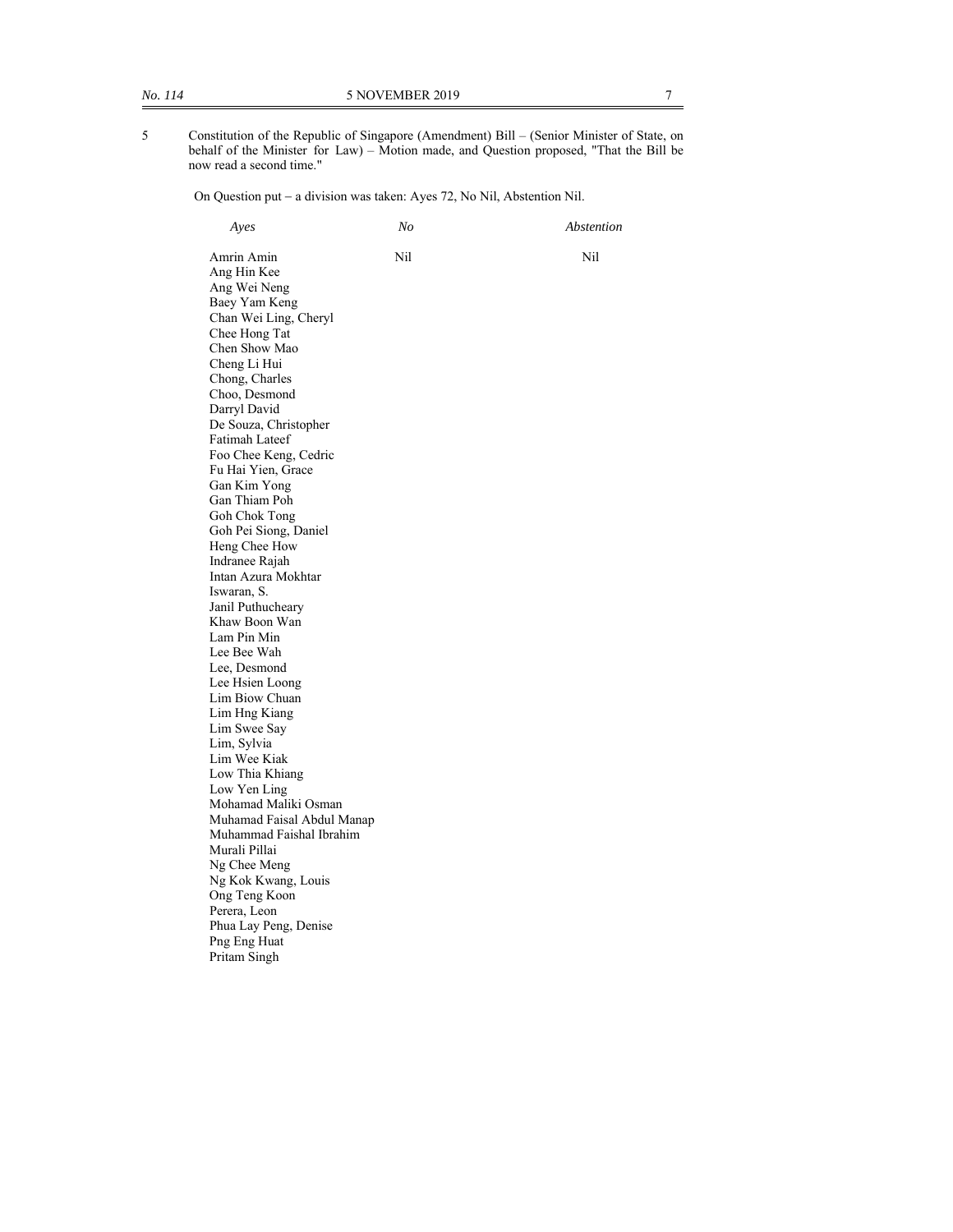*Ayes – continued* 

 Saktiandi Supaat Seah Kian Peng Shanmugam, K. Sim Ann Sitoh Yih Pin Sun Xueling Tan Chin Siong, Sam Tan Chuan-Jin Tan Lip Fong, Dennis Tan Soon Neo, Jessica Tay Teck Guan, Patrick Teo Chee Hean Teo Ho Pin Teo, Josephine Teo Ser Luck Tin Pei Ling Tong Chun Fai, Edwin Vivian Balakrishnan Wong, Lawrence Yaacob Ibrahim Yam Ziming, Alex Yee Chia Hsing Yong Yik Chye, Melvin Zainal Sapari Zaqy Mohamad

Bill accordingly read a second time in accordance with Article 5(2) of the Constitution of the Republic of Singapore and committed to a Committee of the whole House.

The House immediately resolved itself into a Committee on the Bill – (Senior Minister of State, on behalf of the Minister for Law).

#### *(In the Committee)*

Clauses 1 to 14 inclusive agreed to.

Bill to be reported.

Bill reported, without amendment.

Motion made and Question proposed, "That the Bill be now read a third time.". – (Senior Minister of State, on behalf of the Minister for Law).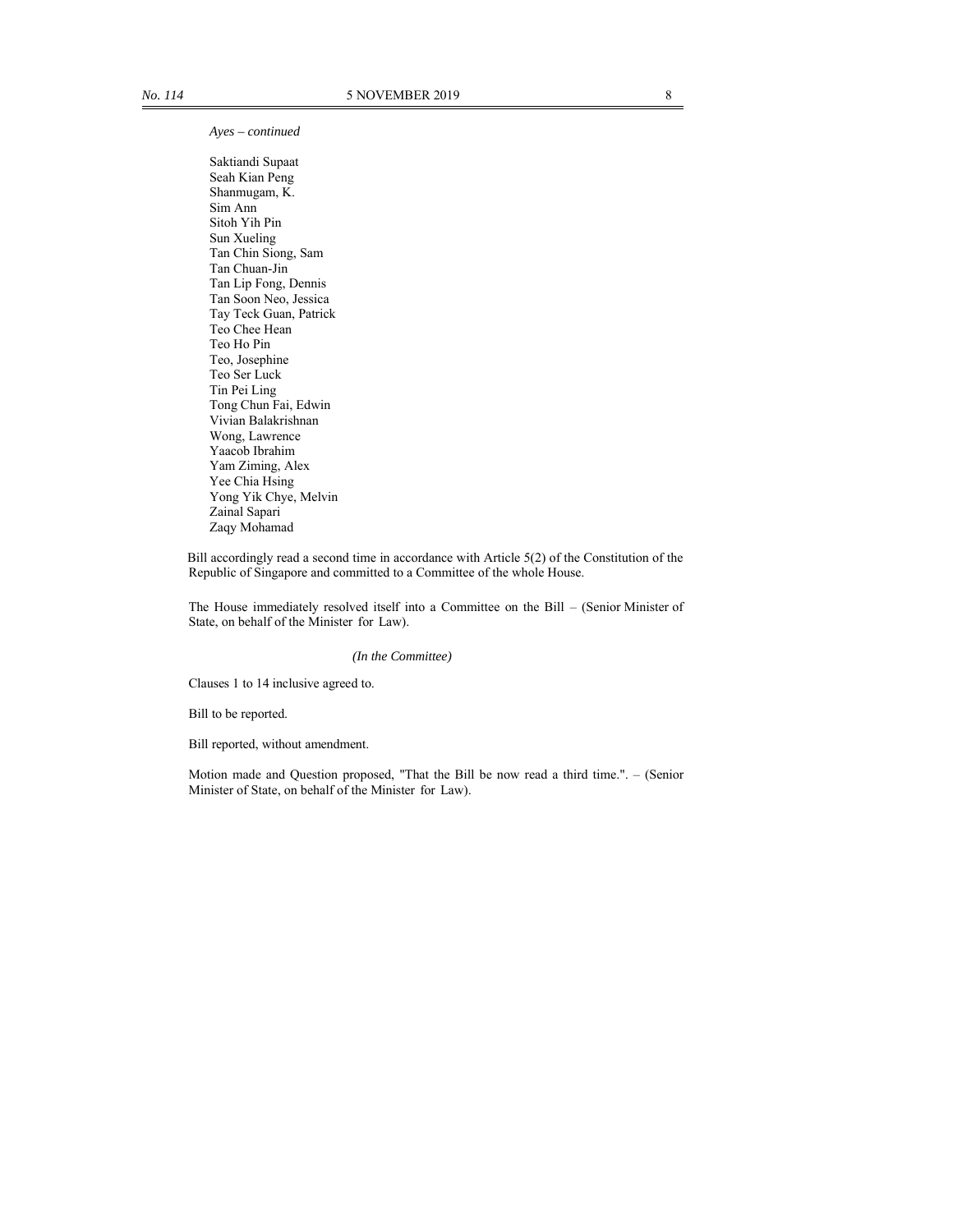On Question put - a division was taken: Ayes 72, No Nil, Abstention Nil. *Ayes No Abstention* 

| Amrin Amin                        | Nil | Nil |
|-----------------------------------|-----|-----|
| Ang Hin Kee                       |     |     |
| Ang Wei Neng<br>Baey Yam Keng     |     |     |
| Chan Wei Ling, Cheryl             |     |     |
| Chee Hong Tat                     |     |     |
| Chen Show Mao                     |     |     |
| Cheng Li Hui                      |     |     |
| Chong, Charles                    |     |     |
| Choo, Desmond                     |     |     |
| Darryl David                      |     |     |
| De Souza, Christopher             |     |     |
| Fatimah Lateef                    |     |     |
| Foo Chee Keng, Cedric             |     |     |
| Fu Hai Yien, Grace                |     |     |
| Gan Kim Yong                      |     |     |
| Gan Thiam Poh<br>Goh Chok Tong    |     |     |
| Goh Pei Siong, Daniel             |     |     |
| Heng Chee How                     |     |     |
| Indranee Rajah                    |     |     |
| Intan Azura Mokhtar               |     |     |
| Iswaran, S.                       |     |     |
| Janil Puthucheary                 |     |     |
| Khaw Boon Wan                     |     |     |
| Lam Pin Min                       |     |     |
| Lee Bee Wah                       |     |     |
| Lee, Desmond                      |     |     |
| Lee Hsien Loong<br>Lim Biow Chuan |     |     |
| Lim Hng Kiang                     |     |     |
| Lim Swee Say                      |     |     |
| Lim, Sylvia                       |     |     |
| Lim Wee Kiak                      |     |     |
| Low Thia Khiang                   |     |     |
| Low Yen Ling                      |     |     |
| Mohamad Maliki Osman              |     |     |
| Muhamad Faisal Abdul Manap        |     |     |
| Muhammad Faishal Ibrahim          |     |     |
| Murali Pillai                     |     |     |
| Ng Chee Meng                      |     |     |
| Ng Kok Kwang, Louis               |     |     |
| Ong Teng Koon<br>Perera, Leon     |     |     |
| Phua Lay Peng, Denise             |     |     |
| Png Eng Huat                      |     |     |
| Pritam Singh                      |     |     |
|                                   |     |     |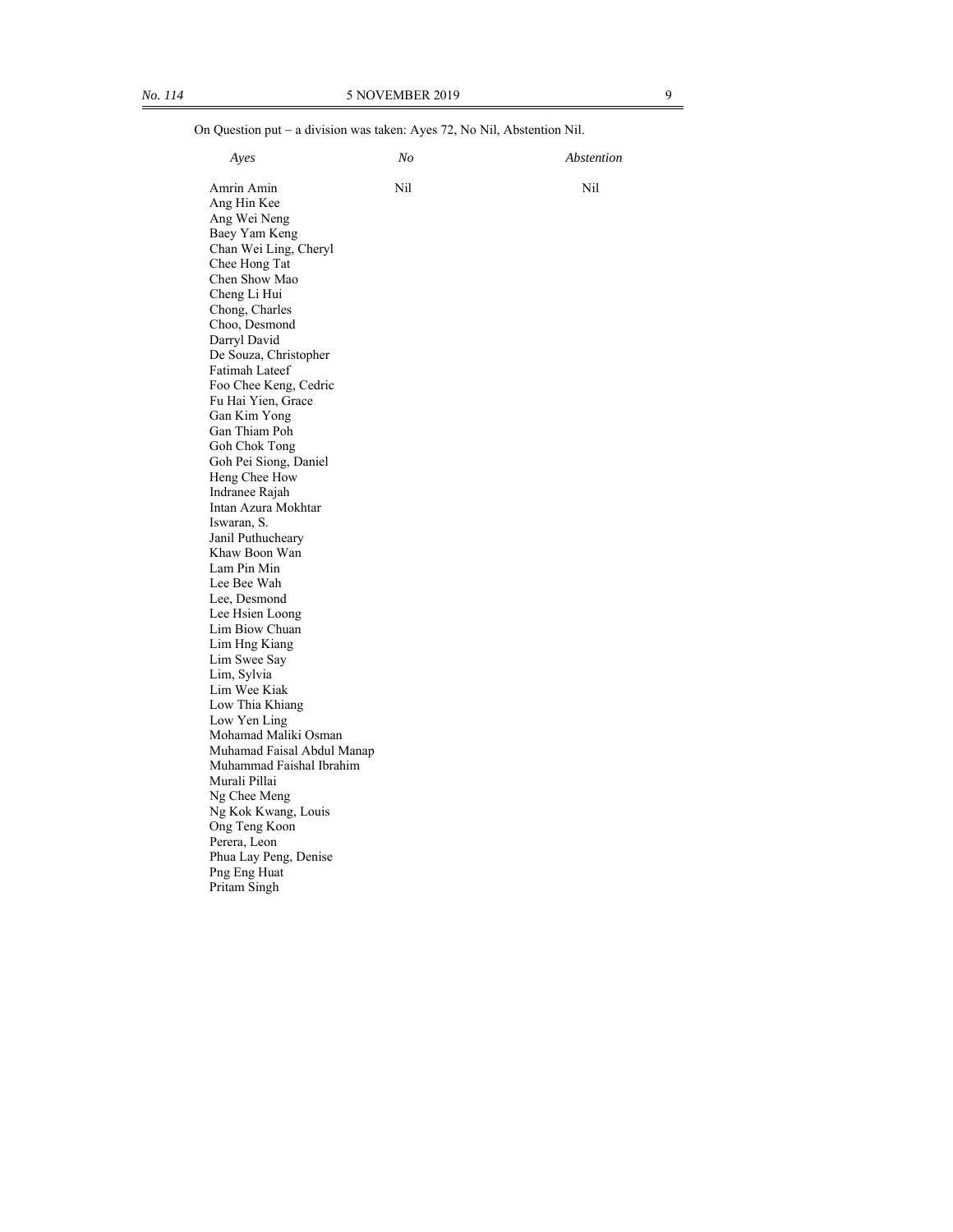*Ayes – continued* 

 Saktiandi Supaat Seah Kian Peng Shanmugam, K. Sim Ann Sitoh Yih Pin Sun Xueling Tan Chin Siong, Sam Tan Chuan-Jin Tan Lip Fong, Dennis Tan Soon Neo, Jessica Tay Teck Guan, Patrick Teo Chee Hean Teo Ho Pin Teo, Josephine Teo Ser Luck Tin Pei Ling Tong Chun Fai, Edwin Vivian Balakrishnan Wong, Lawrence Yaacob Ibrahim Yam Ziming, Alex Yee Chia Hsing Yong Yik Chye, Melvin Zainal Sapari Zaqy Mohamad

Bill accordingly read a third time in accordance with Article 5(2) of the Constitution of the Republic of Singapore..

- 6 Subscription to the International Bank for Reconstruction and Development (Second Minister for Finance (Ms Indranee Rajah)) – Motion made, and Question put – Resolved, "That this Parliament, in accordance with section 7(3) of the Bretton Woods Agreement Act (Chapter 27 of the 2012 Revised Edition), resolves that the total subscription of Singapore to the International Bank for Reconstruction and Development be increased to a sum not exceeding Eight Hundred and Fifty-Eight Million United States Dollars (US\$ 858 million).".
- 7 Subscription to the International Development Association (Second Minister for Finance (Ms Indranee Rajah)) – Motion made, and Question put – Resolved, "That this Parliament, in accordance with section 4(2) of the International Development Association Act (Chapter 144A of the 2003 Revised Edition), resolves that the total subscription of Singapore to the International Development Association be increased to a sum not exceeding One Million and Three Hundred Thousand United States Dollars (US\$ 1.3 million).".
- 8 Time Limit for Speeches (Leader of the House) (with the consent of Mr Speaker and the general assent of Members present) – Motion made, and Question put – Resolved, "That the proceedings on the item under discussion be exempted from the provisions of Standing Order No. 48(8) to remove the time limit in respect of the Deputy Prime Minister's speech.".
- 9 Governance of Aljunied-Hougang Town Council (Deputy Prime Minister and Minister for Finance) – Motion made, and Question proposed –

"That this Parliament:

- (i) affirms the vital importance of Members of Parliament maintaining high standards of integrity and accountability;
- (ii) notes the Judgment in *Aljunied-Hougang Town Council & anor v Lim Swee Lian Sylvia and ors and anor suit* [2019] SGHC 241, where, amongst other things, the Court held that: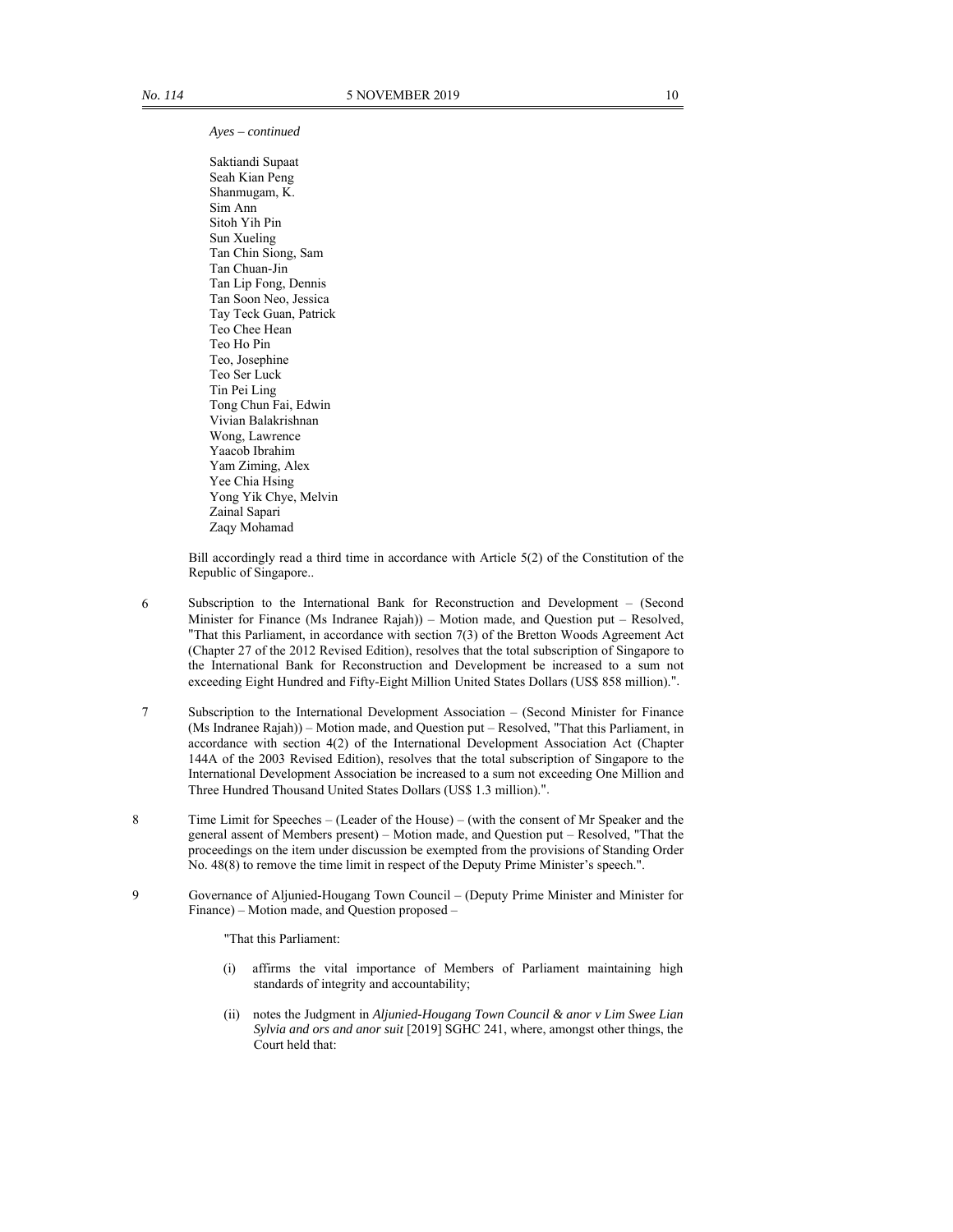- (a) Ms Sylvia Lim ("Ms Lim") and Mr Low Thia Khiang ("Mr Low") had acted dishonestly and in breach of their fiduciary duties, and their conduct lacked integrity and candour; and
- (b) Ms Lim and Mr Low were fully aware that their conduct was of questionable legality;
- (iii) notes that Ms Lim remains Vice-Chairman of Aljunied-Hougang Town Council, and Mr Low remains an elected member of Aljunied-Hougang Town Council; and
- (iv) calls on Aljunied-Hougang Town Council to discharge their responsibilities to their residents by requiring Ms Lim and Mr Low to recuse themselves from all matters relating to, and oversight over, financial matters."; Debate arising.
- 10 Extension of Sitting Pursuant to Standing Order 2(5)(d), Mr Speaker extended the sitting beyond the moment of interruption for a period of up to 30 minutes.
- 11 Governance of Aljunied-Hougang Town Council (Deputy Prime Minister and Minister for Finance) – Debate resumed on Question –

"That this Parliament:

- (i) affirms the vital importance of Members of Parliament maintaining high standards of integrity and accountability;
- (ii) notes the Judgment in *Aljunied-Hougang Town Council & anor v Lim Swee Lian Sylvia and ors and anor suit* [2019] SGHC 241, where, amongst other things, the Court held that:
	- (a) Ms Sylvia Lim ("Ms Lim") and Mr Low Thia Khiang ("Mr Low") had acted dishonestly and in breach of their fiduciary duties, and their conduct lacked integrity and candour; and
	- (b) Ms Lim and Mr Low were fully aware that their conduct was of questionable legality;
- (iii) notes that Ms Lim remains Vice-Chairman of Aljunied-Hougang Town Council, and Mr Low remains an elected member of Aljunied-Hougang Town Council; and
- (iv) calls on Aljunied-Hougang Town Council to discharge their responsibilities to their residents by requiring Ms Lim and Mr Low to recuse themselves from all matters relating to, and oversight over, financial matters.".

On Question put - a division was taken: Ayes 52, Noes 9, Abstentions 2.

| Aves                  | <b>Noes</b>                | Abstention       |
|-----------------------|----------------------------|------------------|
| Amrin Amin            | Chen Show Mao              | Ong, Anthea      |
| Ang Wei Neng          | Goh Pei Siong, Daniel      | Theseira, Walter |
| Baey Yam Keng         | Lim, Sylvia                |                  |
| Chan Wei Ling, Cheryl | Low Thia Khiang            |                  |
| Chee Hong Tat         | Muhamad Faisal Abdul Manap |                  |
| Cheng Li Hui          | Perera, Leon               |                  |
| Choo, Desmond         | Png Eng Huat               |                  |
| Darryl David          | Pritam Singh               |                  |
| Fu Hai Yien, Grace    | Tan Lip Fong, Dennis       |                  |
|                       |                            |                  |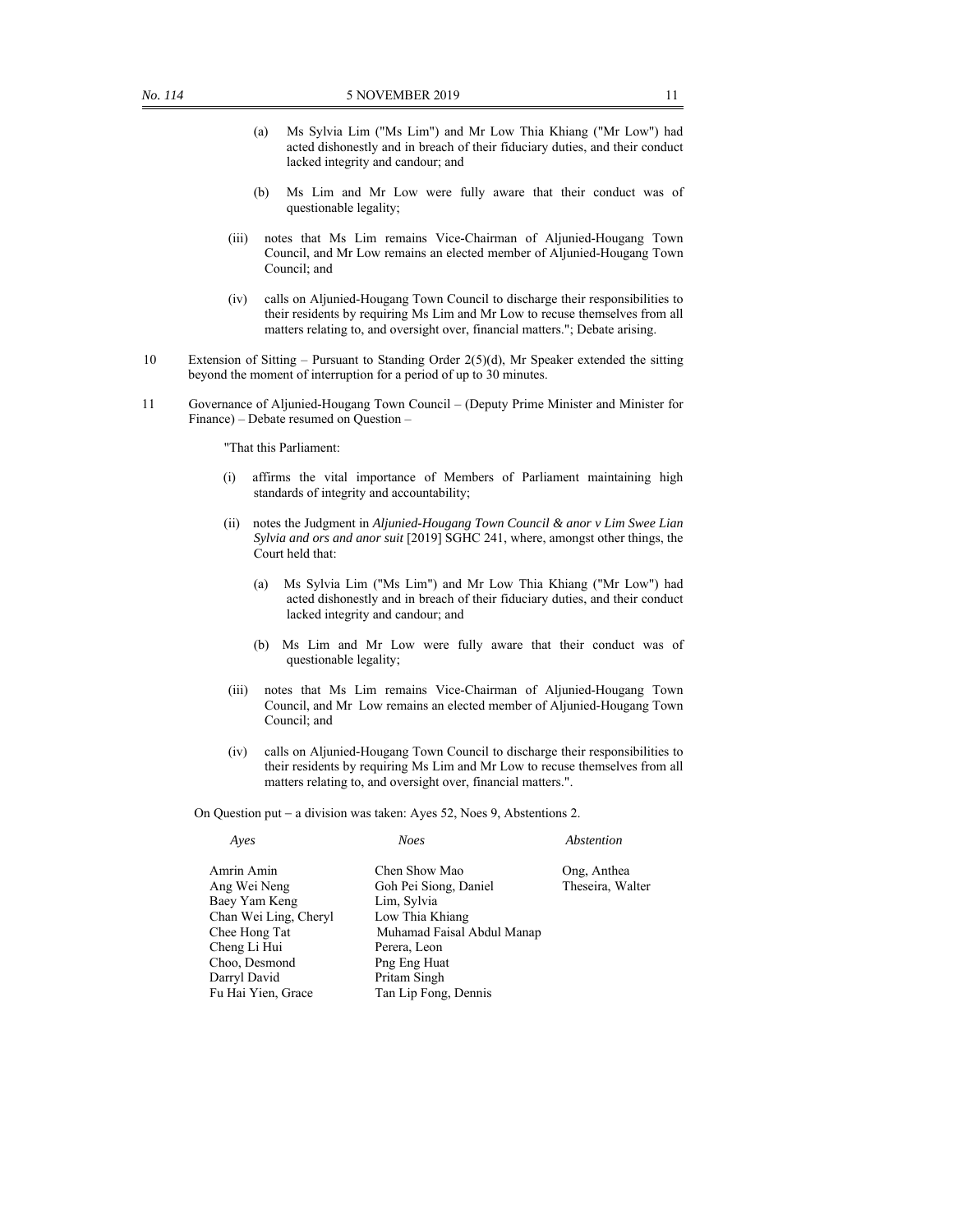*Ayes – continued* 

 Gan Kim Yong Heng Chee How Heng Swee Keat Ho Wee San, Terence Indranee Rajah Janil Puthucheary Khaw Boon Wan Lee Bee Wah Lee, Desmond Lee Hsien Loong Lim Biow Chuan Lim Hng Kiang Lim Swee Say Lim Wee Kiak Low Yen Ling Mohamed Irshad Muhammad Faishal Ibrahim Murali Pillai Ng Chee Meng Ng Kok Kwang, Louis Ong Teng Koon Phua Lay Peng, Denise Quay Siew Ching, Irene Saktiandi Supaat Seah Kian Peng Shanmugam, K. Sim Ann Sitoh Yih Pin Sun Xueling Tan Chin Siong, Sam Tan Chuan-Jin Tan Soon Neo, Jessica Tay Teck Guan, Patrick Teo Ho Pin Teo, Josephine Tong Chun Fai, Edwin Vivian Balakrishnan Wong, Lawrence Yaacob Ibrahim Yam Ziming, Alex Yee Chia Hsing Yong Yik Chye, Melvin Zainal Sapari

Resolved, "That this Parliament:

- (i) affirms the vital importance of Members of Parliament maintaining high standards of integrity and accountability;
- (ii) notes the Judgment in *Aljunied-Hougang Town Council & anor v Lim Swee Lian Sylvia and ors and anor suit* [2019] SGHC 241, where, amongst other things, the Court held that: